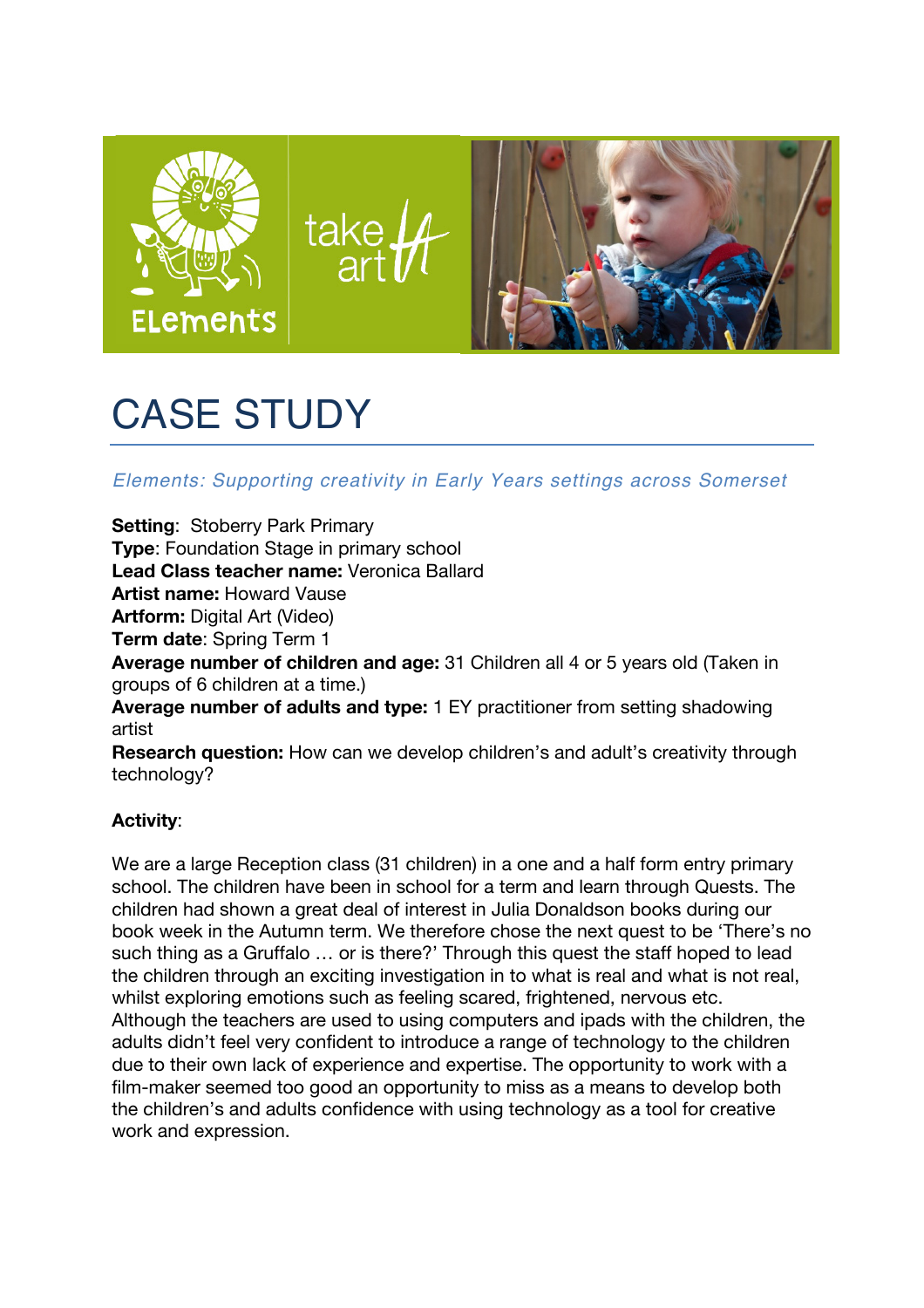Having discussed with Howard previously our intended quest about *The Gruffalo*, we arranged for him to come in right at the beginning when the children first discover a strange trail leading from their classroom door to the outside area.



Howard introduced the children to the handheld cameras and taught the children how to film using a steady arm.

Most of the children knew what a 'Movie' was but couldn't say how one was made. One child commented "My Daddy sometimes films me using his phone. (Pointing to Howard's camera) Is that a phone?" Howard explained that it is a handheld camera and modeled how to use it, as well as the role of the tripod.

At this point one of the children noticed a toy squirrel sitting outside the classroom and a trail leading outside. The children became instantly intrigued and got up to investigate. Howard gave a few children the handheld cameras to video what was happening. The children excitedly followed the trail discovering characters from the Gruffalo along the way.

Howard introduced some of the children to using the tripod to film their friends and explained why sometimes the tripod is useful for creating a more steady film.

#### **Development:**

Once the children had returned to class still buzzing with the excitement of finding the Gruffalo, Howard and I questioned the children about how they thought the Gruffalo characters had got there and one child's reply was "Well, I saw them on my telly over Christmas and I think they jumped out of the TV to see what we do at school!" Several other children seemed to agree with this explanation, which led to Howard inviting

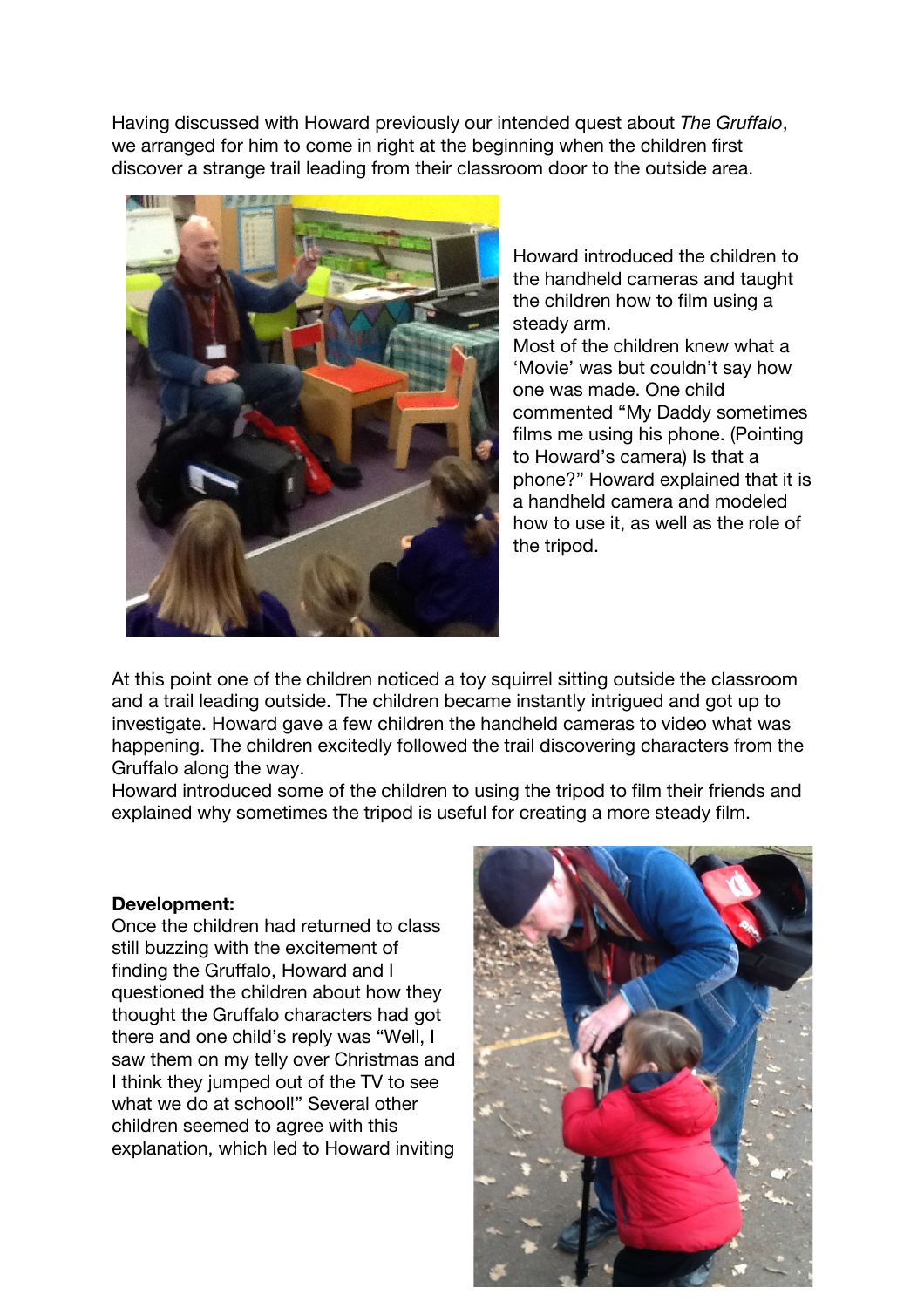them to create their own movies about the Gruffalo and themselves. The children were very excited at this idea.

#### **Artist Viewpoint:**

At the start of each session, the whole class watched the film we had produced in the previous session. In session 1 we saw the handycam footage – first at normal speed, then we tried playing it backwards, sped up, slowed down etc. - which the children REALLY enjoyed!



We followed screenings with a class discussion usually about the film they had just seen. What had they enjoyed? What had surprised them? Made them laugh? Had they learned anything about filmmaking? What is editing? Special effects? Why use a green screen? What had really been filmed and what had been added or "edited" into the film later?

Sharing the film like this with everyone seemed to bring the children together within the project. The audience was eager to celebrate the work of their classmates and the concept of filmmaking and its possibilities

became increasingly embedded.

#### **Conclusion:**

Both the Artist (Howard) and the Teacher (Veronica) felt that the project was mutually beneficial in terms of addressing professional development needs. Veronica who generally feels at odds with technology has been given an insight into how even simple technology can enhance young children's learning throughout the EYFS Curriculum. The work Howard undertook with the children covered the following areas of learning: PSED (SC&SA, F&B), CLL (L&A, U, S), UTW (T), EA&D(BI), and many of the Characteristics of Learning. The children truly found their experiences to be 'magical', thoroughly enjoying the processes of learning how to use the handheld cameras, tripod, headphones and microphone. They learnt what the term 'Editing' means and often repeated it back to Howard during whole class sessions when watching each others films. "Howard takes what we do and takes some bits out - do you remember? Then … he puts new bits in that we never knew about. That's the editing bit!"

The children loved reviewing each others films, laughing raucously whenever the film speeded up, slowed down, went backwards or (through the magic of green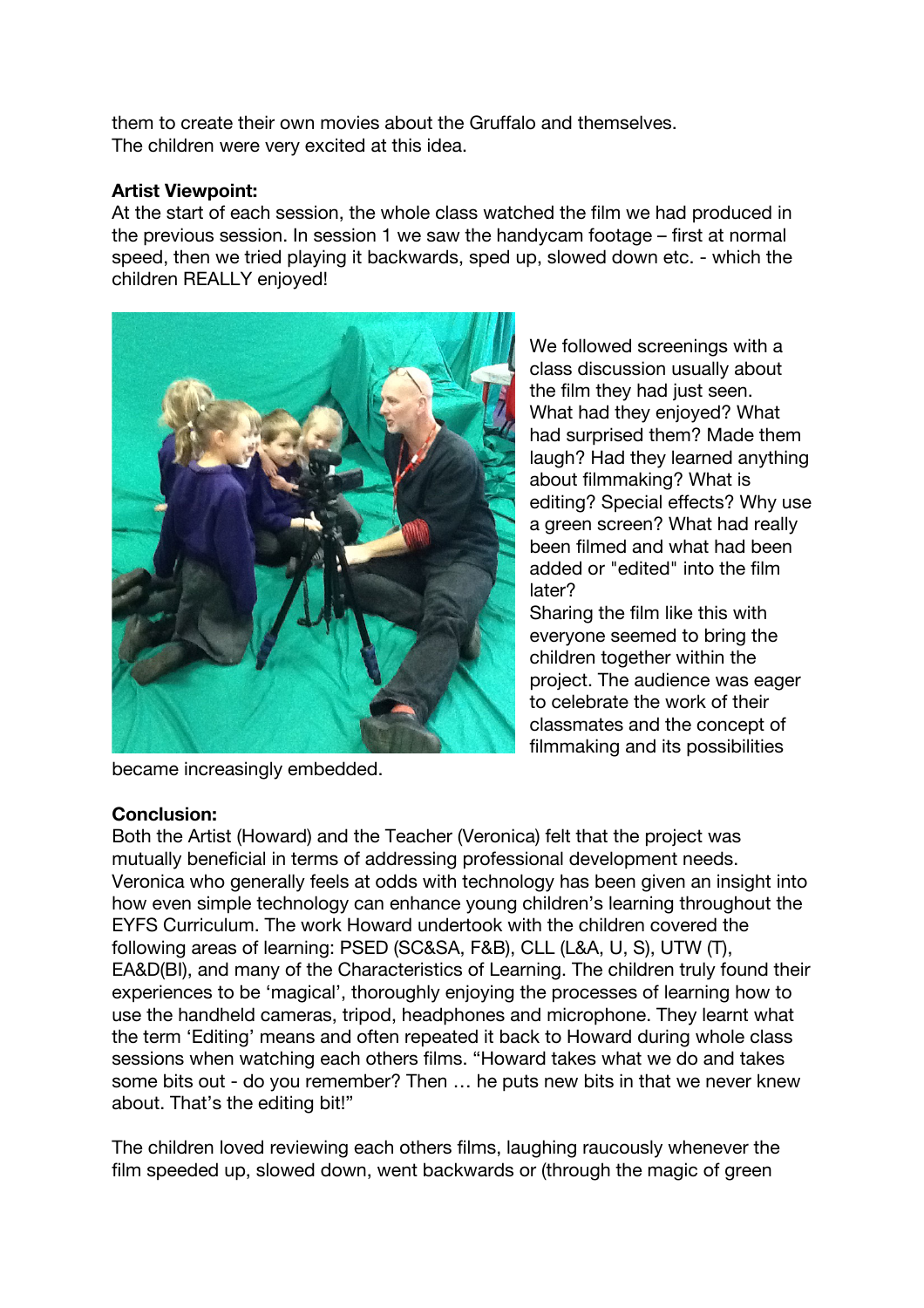screen) the children started to fly, disappear as part of a magic trick, swim under the water (sometimes with a fishes tail!) These experiences enabled the children to explore their emotions and use their actions to recreate imagined situations such as being robots, zombies, magicians, power rangers and fish. Because the children knew that their actions were being caught on camera they often became more extrovert than they might otherwise have been.

Although, as a teacher, I would not be able to recreate the Green Screen experience again, the whole experience has given me an insight in to what a key role technology has to play within an Early Years classroom. It has given me the confidence to use the technology we already have in school and use it to it's full capacity as a means to support and enhance the children's education in all of the areas of learning. The children are now using the handheld cameras independently to film each other during their continuous provision activities. It is a wonderful insight as a teacher to capture the children's experiences without being right there next to them. Fabulous role - play, language and social interactions have been captured.

We have already shared the children's films with their parents who were amazed at just how much the children had managed to achieve within such a short space of time. One parent commented "What a rich learning experience you have provided for our children. This is something they will never forget and I don't think they will be able to watch a film again without thinking back to their own film making



experience. Thank you for doing something I'm sure most 4 and 5 Year olds would never have the chance to do."

I intend to share the films with the rest of the school children and Staff next so that the children are able to gain an insight in to how Green screen might feature in some of their favourite films and may then aspire to make their own films. I will disseminate my own experience to the rest of the staff, hopefully inspiring them to embrace technology within their own classrooms. I can't thank Howard and the Take Art team enough for providing myself, the staff in EYFS and the children a learning experience we will never forget and will fully embrace as part of our future work.

One of the films produced can be viewed here: https://vimeo.com/200911656/200107a1e7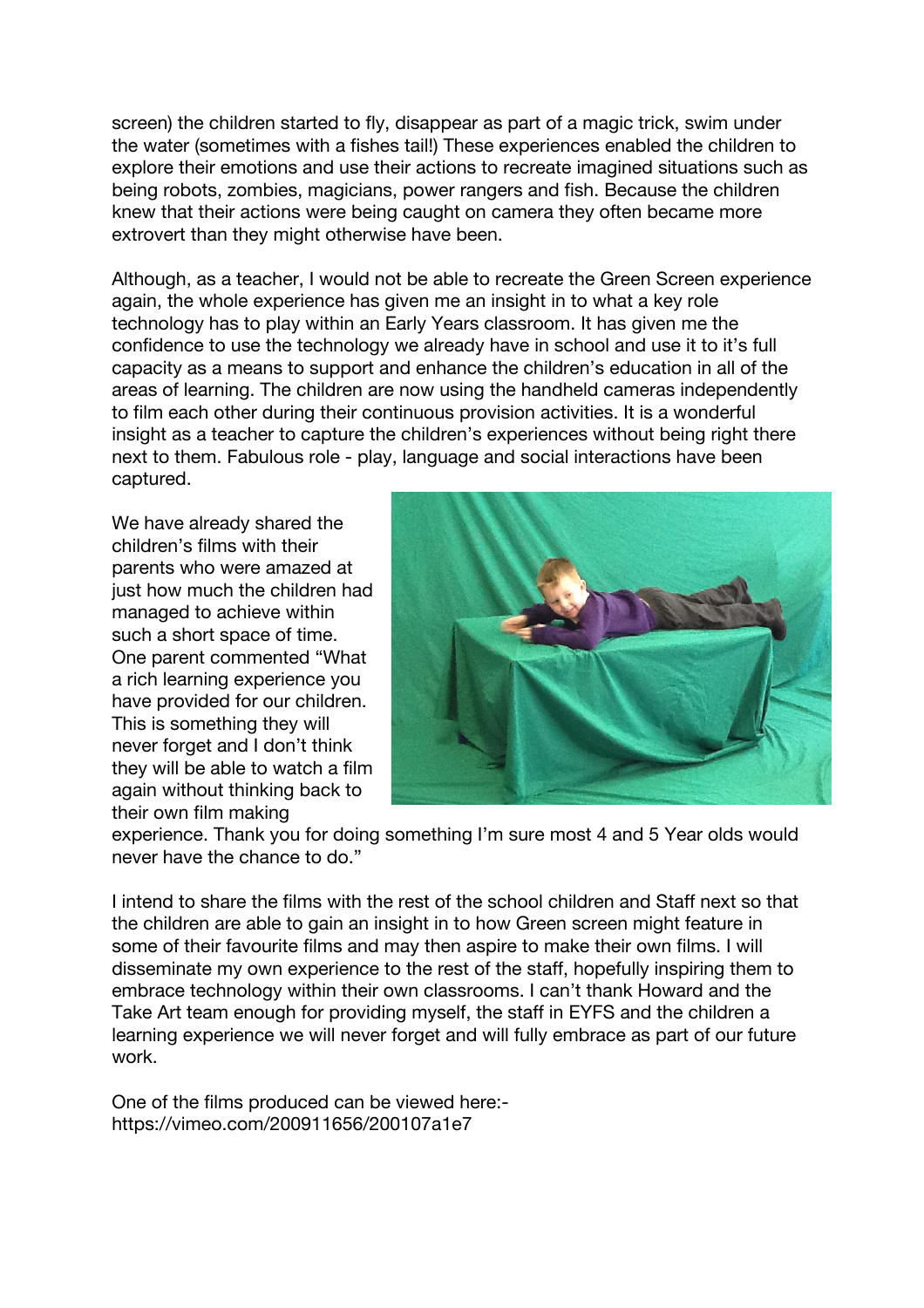### **Planning information for sessions**

Working with a group of 5-7 children, the workspace was draped with a large sheet of emerald green fabric creating quite a dynamic environment. We sat together in a circle on the floor to unpack the sturdy tripod. The children would work together to set up the tripod evenly – requiring time and co-operation. They would guess at the purpose of the tripod and why it might be useful. Next we unpack the camera, microphone and headphones. In contrast, this delicate equipment requires careful handling. We power-up the equipment and take turns to film each other, making sure the sound is being captured by the microphone and relayed to the headphones. The children are captivated by their image in the cameras viewfinder/monitor and by the sensitivity of the microphone

Having experimented with the equipment it was now time to make a film! We film everything in front of the big green-screen. Most children in front of the camera but they take turns to operate the camera which is now mounted on the tripod. They also monitor sound through the headphones.

A theme or idea is offered to the children and supported by a prop or piece of music. When it looks like one theme has run it's course, we move on to the next. Filmmaking becomes play.

Themes varied from session to session and were often spontaneous. Each session featured 6-7 themes. These variations are described below:

#### **SESSION 1**

Began by talking about films, stories, emotions, feelings and our favorite things. Telling the Gruffalo story;

Dance and movement to scary music;

The difference between "scared" and "scary",

#### **SESSION 2**

The children love to see themselves and each other on the screen. Each video includes technical tricks, which I'd like the children to become familiar with. I'd love us to play more with creating illusions and impossib!e scenes. Perhaps try some sound effects and the children can "fly" or "be at the bottom of the sea", disappear or be sawn-in-half in a magic trick... next week. It would be fun to have a couple of child-size green morph suits to help with the magic.

#### **SESSION 3**

Showed "HOW TO USE A DIGITAL VIDEO CAMERA (short animated film I made in 2007) to class to help with handycam technique. When asked what they'd learned, the children said to keep the camera steady by using a tripod!

Each new group of children begin to copy their responses to provocations from what they observed children doing in the film of the previous week's session provocations become familiar by proxy.